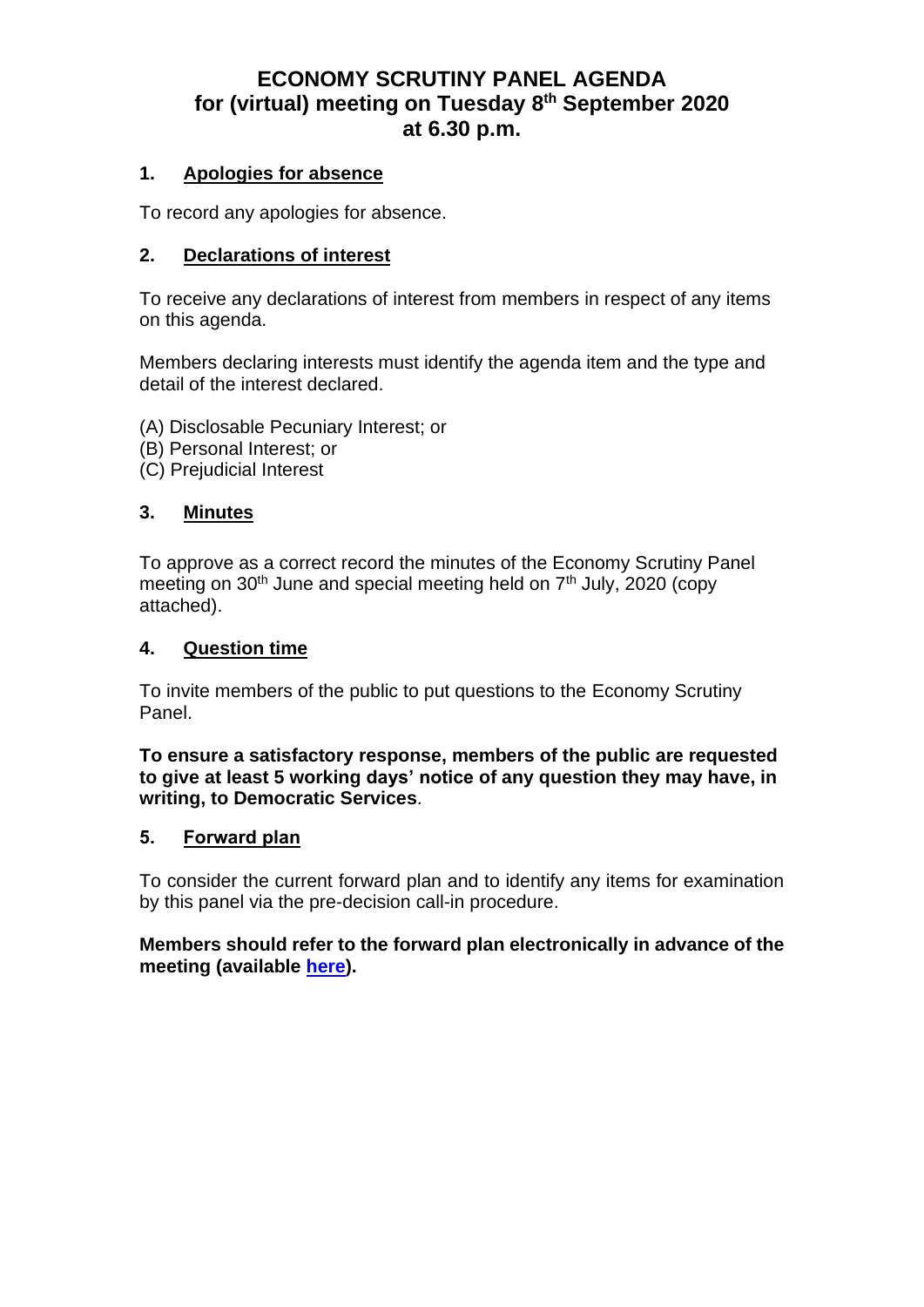# **6. Tracking the recommendations of scrutiny**

To receive a report from the Director for Communities tracking the recommendations of the Economy Scrutiny Panel (copy attached).

# **7. Public toilets - update**

At the request of the Chair, to receive a briefing note giving an update on Council owned public toilets in North East Lincolnshire (copy attached).

# **8. Gypsy and Travellers' designated stopover site - update**

At the request of the Chair, to receive a briefing note giving an update on proposals to designate a site for a Gypsy and Traveller stopover site in North East Lincolnshire (copy attached).

# **9. Energy : carbon roadmap development**

To consider a report from the Interim Director for Economy and Growth on the above. The report outlines progress and asks the panel to determine how it wishes to be involved in the development and completion of the roadmap (copy attached).

# **10. Quarter 1 finance monitoring 2020/21**

To receive a report from the Director of Resources and Governance providing key information and analysis of the Council's position and performance at the end of quarter one of the 2020/21 financial year (copy attached).

Please note this report was considered by Cabinet at its meeting on 5<sup>th</sup> August 2020 and is referred to all scrutiny panels.

# **11. Engie : partnership performance – June 2020**

To consider a report from ENGIE containing a summary of performance against key performance indicators for June 2020 (copy attached).

# **12. Highways winter service policy 2020/21**

To receive a report from the Interim Director of Economy and Growth (copy to follow).

Please note this report seeks the approval of the Portfolio Holder for Environment and Transport of the annual highways winter service policy 2020/21. The report will be considered by the Portfolio Holder for Environment and Transport at a meeting to be held on  $28<sup>th</sup>$  September 2020 and is brought to this scrutiny panel for consideration and comment.